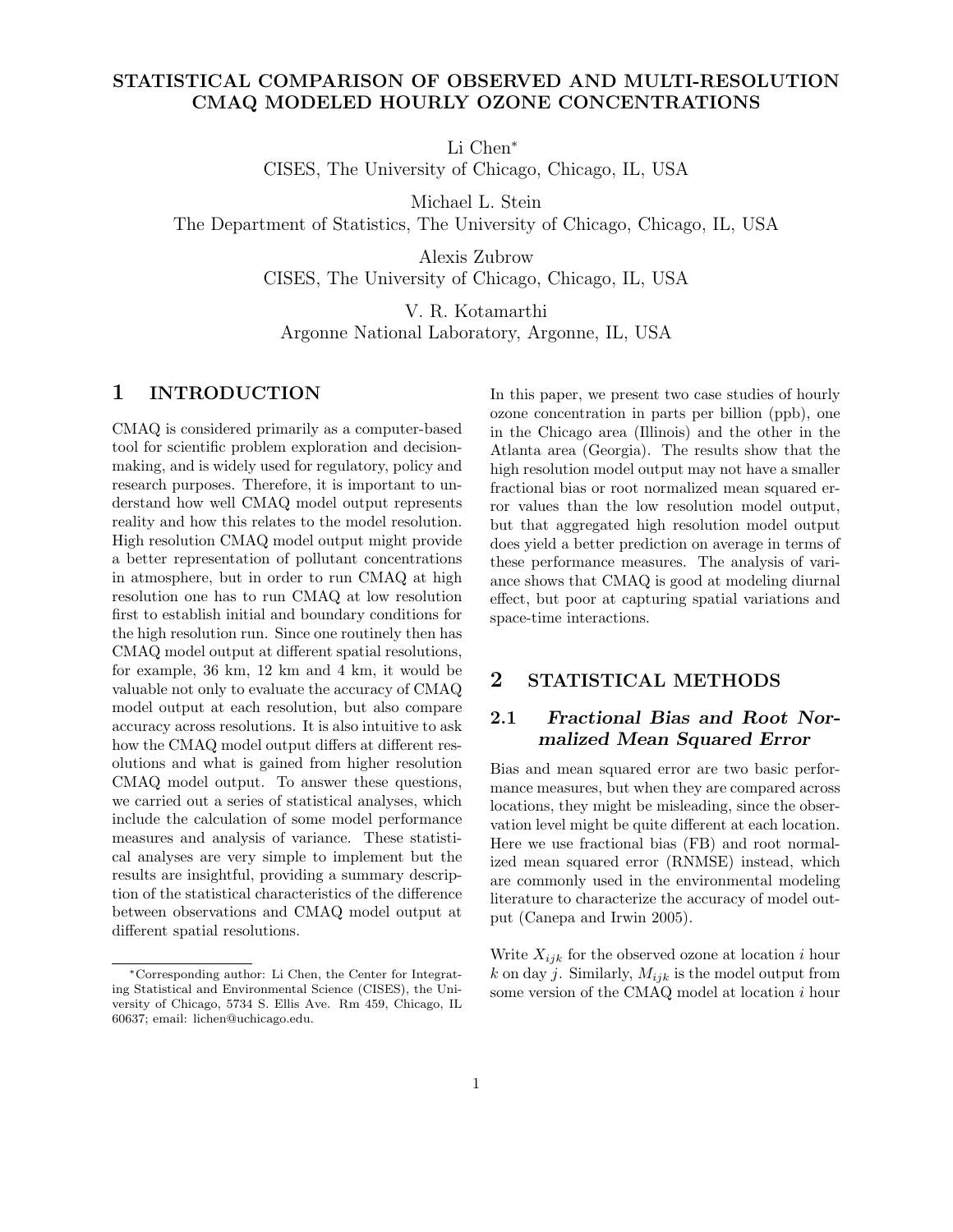k on day j. FB and RNMSE are defined as

$$
FB_i = \frac{\overline{M}_{i..} - \overline{X}_{i..}}{(\overline{M}_{i..} + \overline{X}_{i..})/2},
$$
  
\n
$$
RNMSE_i = \sqrt{\frac{\frac{1}{N_i} \sum_{j,k} (M_{ijk} - X_{ijk})^2}{\overline{M}_{i..} \overline{X}_{i..}}},
$$

where  $\overline{M}_{i..} = \frac{1}{N}$  $\frac{1}{N_i}\sum_{j,k}M_{ijk},\ \overline{X}_{i..} = \frac{1}{N_i}$  $\frac{1}{N_i} \sum_{j,k} X_{ijk},$ and  $N_i$  is the total number of non-missing observations at location i. The missing observations and the corresponding model output are not included in this step. The FB measures how large the difference between observations and model output is relative to the average magnitude of the observed values. Thus, if the biases at two different locations are the same but the mean values are very different, the FB at the location with higher mean value is smaller than the other. FB ranges between  $-2$  and  $+2$ . For a perfect model  $FB = 0$ , while if  $FB > 0 \ (< 0)$  the model output on average overestimates (underestimates) the observed concentration values. The RN-MSE is normalized in a similar fashion. The smaller RNMSE is, the better model output agrees with observations. These normalizations make the values of FB and RNMSE more comparable across monitoring sites.

## 2.2 Analysis of Variation

By comparing observations with model output directly via calculating performance measures, we learn the on average performance of CMAQ model output. But in fact, CMAQ model output provides us more information. From a statistical point of view, we would like to know the sources of the disagreement between CMAQ model output and observations. Therefore, we propose decomposing the total variation into space time components to better understand the source of variability. For CMAQ model output there are no missing values, and, in the observations, less than 2% of the data are missing. At this stage, we replaced the missing values using the procedure described in Appendix A. When the fraction of missing data is higher, the approach to handling missing values will be more critical.

Let  $Z$  be a general notation for the quantity of interest. We decompose  $Z_{ijk}$  as,

$$
Z_{ijk} = \mu + \alpha_i + \beta_j + \gamma_k
$$
  
+
$$
(\alpha \beta)_{ij} + (\alpha \gamma)_{ik} + (\beta \gamma)_{jk} + r_{ijk}, (1)
$$

for which every term sums to 0 when summed over any index, so that, for example,  $\sum_i (\alpha \beta)_{ij} = 0$  for

all j and  $\sum_j (\alpha \beta)_{ij} = 0$  for all i. This model has the form of the linear model in a standard analysis of variance (ANOVA) for a three factor model with usual (sum to 0) constraints, but these terms here are only viewed as numbers, not unknown parameters. We use this decomposition as a tool for summarizing how well different versions of CMAQ can capture various aspects of the space-time variation in ozone and not as a basis for formal statistical inference. In model (1),  $\alpha_i$  represents the site effect at location *i*;  $\beta_j$  is the *j*-th day effect and  $\gamma_k$  is the hourly effect (diurnal pattern).  $(\alpha \beta)_{ij}$ ,  $(\alpha \gamma)_{ij}$  and  $(\beta \gamma)_{jk}$  are interaction terms:  $(\alpha \beta)_{ij}$  is for the effect at site i on day j,  $(\alpha \gamma)_{ik}$  is for the effect at site i hour k, and  $(\beta \gamma)_{jk}$  is for the effect on day j at hour k. The variation due to each component can be calculated directly from the data. In this study, we group overall mean and  $\gamma_k$  as the diurnal effect, since this is the dominant source of variation in the data.

We do this analysis of variance for the differences between CMAQ model output and observations, and compare to the corresponding decomposition for the observations. If CMAQ is able to capture some variation, we would expect to see smaller number in the decomposition of differences than in the observations.

### 3 TWO CASE STUDIES

### 3.1 Study One: Chicago Area

### 3.1.1 Data

The first case study covers the Chicago metro area. We run two sets of nested 36 km, 12 km and 4 km resolution CMAQ (version 4.3) with different inputs for the planetary boundary layer (PBL) variable, which effects meteorological fields. The PBL values for the first nested CMAQ run are substantially lower than those for the second nested CMAQ run. Therefore, the first run is referred as the low PBL run and the second run as the high PBL run. Both sets of CMAQ model output are available for the time period from June 24th to August 1st in 1996. This time period covers the whole month of July, in which the highest ozone concentrations would be expected. The spatial domain covered by all three resolutions is northeastern Illinois (Figure 1). The geographical features of this region are very diverse, including rural and urban areas, as well as part of Lake Michigan, which has a significant impact on the meteorological fields. We define the area covered by one 36 km grid cell, which covers the city of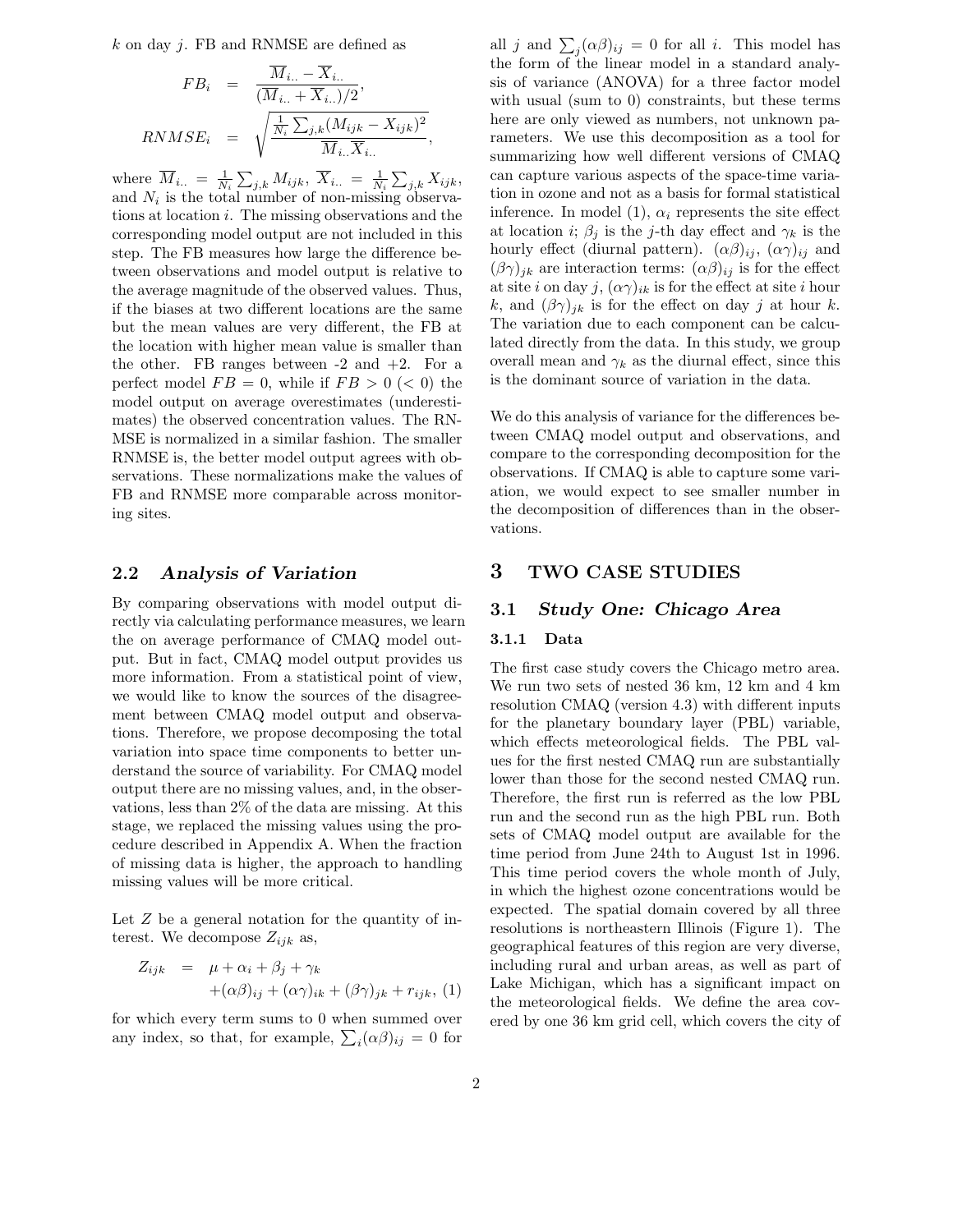Chicago, as the Urban Region, and everywhere else in the spatial domain as the Rural Region. Observational data are available at 24 sites within the same spatial domain over this time period. The monitoring sites are numbered 1 to 24 from west to east and 8 monitors are located in the Urban Region.



Figure 1: The spatial domain for the Chicago area study, where the number indexes the monitoring site. The red is for the site in Urban Region and the black is for the site in Rural Region. The 36 km gird cells are drawn by the grey dash lines.

The observed data are averages over small spatial regions and can be treated as point measurements, but CMAQ model output at best represents averages over each grid cell, so they have much larger spatial support than the observations. One might then hope that the high resolution CMAQ model output will have better agreement with observations, at least in part because the differences in spatial support are less severe. High resolution CMAQ does produce small scale spatial variations, but, unfortunately, they do not match well those in the observations. Then we aggregate the high resolution CMAQ model output to obtain a new version of low resolution CMAQ model output. For example, each 36 km gird cell is matched up with  $9 \times 9$  4 km grid cells. We then take the spatial average of the 4 km CMAQ model output at these  $9 \times 9$  grid cells at each time as a new version of 36 km CMAQ model output and this new version model output is at the same location as the original 36 km CMAQ model output. We refer to this new version of model output as aggregated CMAQ model output. In order to compare CMAQ model output with observations, we interpolate the CMAQ model output to the locations of monitoring sites. Shao, Stein, and Ching (2005) compared the behavior of naive interpolation using the nearest available grid cell and bilinear interpolation. They found that bilinear interpolation is generally quite a bit better than naive interpolation. They also found that the more computationally intensive thin plate spline performs no better than bilinear interpolation. Therefore we use bilinear interpolation to interpolate the CMAQ model output. So at each monitoring site, there are observations  $X$ , interpolated original CMAQ model output  $M^{36}$ ,  $M^{12}$  and  $M^4$  at 36 km, 12 km and 4 km resolution, and interpolated aggregated CMAQ model output  $A<sup>4</sup>$  and  $A<sup>12</sup>$  at 36 km resolution based on 4 km and 12 km resolution.

#### 3.1.2 FB and RNMSE comparison

To summarize the result, the overall FB and RN-MSE values, which are the averages across sites within a region, are calculated for the combination of region and PBL level: the Rural Region with low PBL level (RL), the Rural Region with high PBL level (RH), the Urban Region with low PBL level (UL) and the Urban Region with high PBL level (UH).

For the FB values among  $M^{36}$ ,  $M^{12}$  and  $M^4$  in Table 1,  $M^4$  has the smallest absolute FB only for RH. For the Rural Region, the FB values of aggregated model output, from both nested CMAQ runs, are worse than the original model outputs. But for the Urban Region, aggregation helps to reduce the absolute value of FB, and among all the model output,  $A<sup>4</sup>$  is the best. For the Urban Region, the high resolution model output produces some small scale spatial variation, but the fact that aggregation reduces the FB suggests that the modeled small-scale spatial fluctuations do not match the actual fluctuation.

Table 1. Fractional bias for the Chicago area study.

|    | $M^{36}$ | $M^{12}$ | $\mathbf{A}^{12}$ | $M^4$    | $A^4$    |
|----|----------|----------|-------------------|----------|----------|
| RL | 0.031    | 0.007    | 0.086             | $-0.050$ | 0.072    |
| RН | 0.202    | 0.197    | 0.248             | 0.135    | 0.226    |
| UL | $-0.265$ | -0.399   | $-0.089$          | -0.544   | $-0.080$ |
| UH | -0.265   | $-0.135$ | 0.106             | -0.244   | 0.099    |

The overall RNMSE values in Table 2 show that for each run  $M^4$  is not the best for any combination of region and PBL level among  $M^{36}$ ,  $\dot{M}^{12}$  and  $M^4$ . But the aggregated model output has smaller RNMSE than both the unaggregated high resolution model output and the low resolution model output, and  $A<sup>4</sup>$  is the best among all the model output, although  $A^{12}$  is only slightly worse.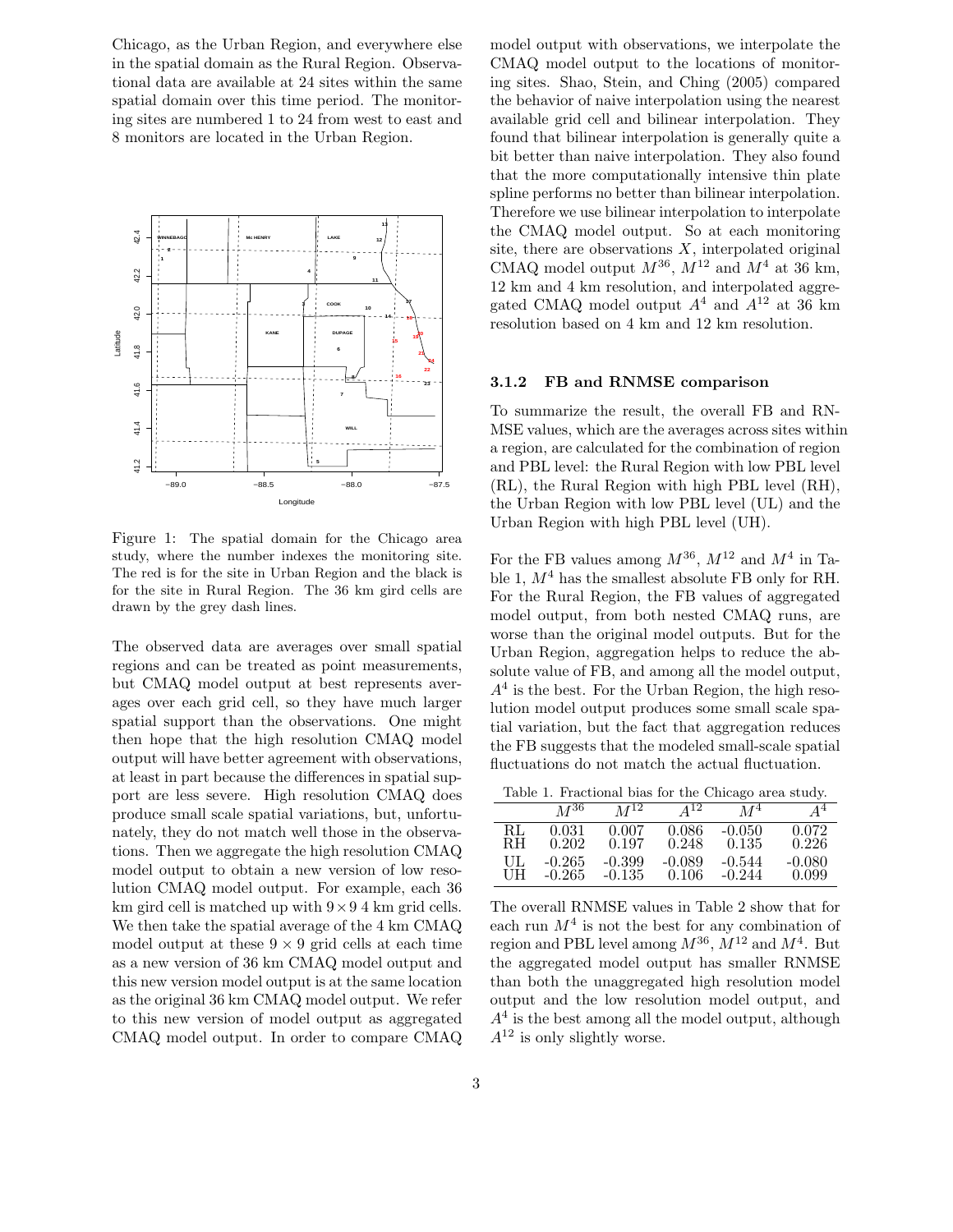Table 2. Root normalized mean squared error for the Chicago area study.

|     | $M^{36}$ | $M^{12}$ | $\mathbf{A}^{12}$ | M <sup>4</sup> | $A^4$ |
|-----|----------|----------|-------------------|----------------|-------|
| RL  | 0.531    | 0.560    | 0.509             | 0.580          | 0.502 |
| RН  | 0.523    | 0.532    | 0.509             | 0.530          | 0.496 |
| UL. | 0.886    | 0.930    | 0.690             | 1.091          | 0.681 |
| UH  | 0.905    | 0.734    | 0.618             | 0.814          | 0.606 |

The high resolution model output may not consistently have a smaller FB or RNMSE value than the low resolution model output, so if one stopped the analysis at this point, one might conclude that there is little point in carrying out high resolution runs, at least if the goal is to match observed ozone levels. However, the aggregated model output based on the high resolution model output does have noticeably better prediction on average in terms of FB or RNMSE than either low resolution runs or unaggregated high resolution runs.

#### 3.1.3 ANOVA

The analysis of variance is performed for the Rural Region and the Urban Region separately. There are 16 sites in the Rural Region and 8 sites in the Urban Region, so we divide the variation of each effect by the number of sites to make them comparable. If model output captures what happens in the observations, the variation of the effects for differences between CMAQ model output and observations would be small. For each effect, we would hope to see smaller variation for the differences between observations and model output than the variation for observations.

The analysis of variance (ANOVA) is given by Figure 2. The observed variations in the Urban Region are generally larger than the ones in the Rural Region, especially for the site effect and the interactions between site and hour and between day and hour. It also shows that CMAQ does a better job capturing the space time variation in the Rural Region than in the Urban Region.

For the hourly effect, for both PBL levels and both regions, all versions of CMAQ model output capture this diurnal effect reasonably well. For the Rural Region, the high resolution model output does better than the low resolution model output and aggregation does not help to capture more hourly variation. On the contrary, for the Urban Region, aggregation does help to capture more diurnal variation. For the day to day variation, all versions of CMAQ model output capture some of this large scale temporal variation. Aggregation from high resolution



Figure 2: ANOVA for the Chicago area study  $(\times 10^3)$ . In each plot, the observed variations are listed in the title. The variations for the differences are plotted using the following symbols: gray open circle for RL, gray dot for RH, black open circle for UL and black dot for UH.

to low resolution improves agreement a little bit for this daily effect. Both day to day variation and the diurnal pattern are well modeled by CMAQ. Aggregation helps to capture both hourly and daily variations, particularly for the Urban Region. For the interaction between daily and hourly effect, none of the versions of CMAQ model output capture this short scale temporal variation, except for the Rural Region low PBL run.

For the site effect in the Rural Region, all versions of CMAQ model output from both runs capture some of the site variation and, not surprisingly, the high resolution model output does better than the low resolution model output. In the Urban Region, both 12 km and 4 km resolution model output captures a small fraction of the site effect, but aggregating makes the agreement worse. For the site and day interaction, none of the model runs are able to predict this effect well. Aggregation helps, but the agreement is still poor. For site and hour interaction, neither of the CMAQ runs capture this term. All model output predicts site related effects poorly.

For the residuals based on differences between observations and original model output, the sum of squared residuals per site increases as the spatial resolution of CMAQ goes from 36 km to 4 km, as shown in Table 3. But aggregation helps to reduce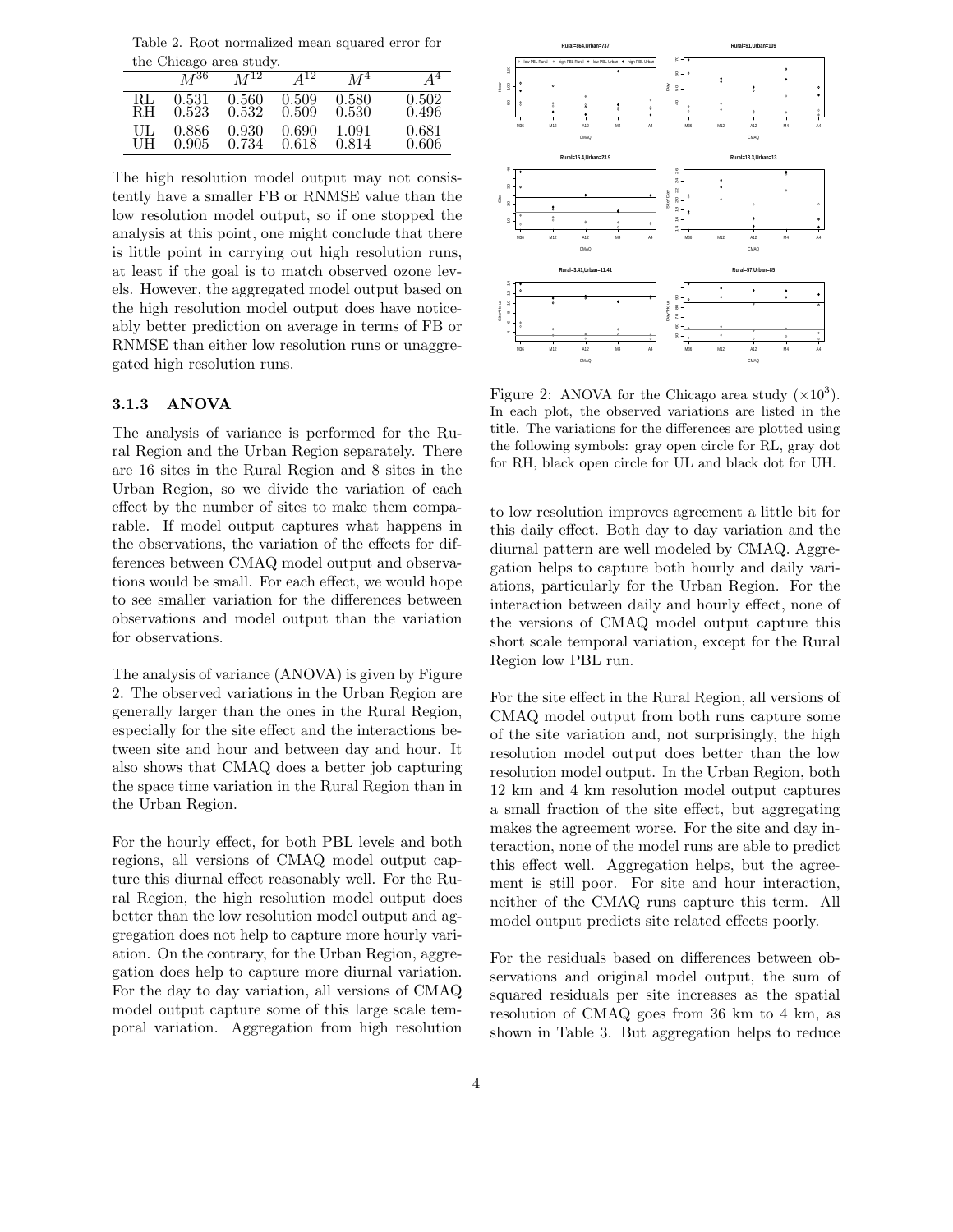this quantity.

Table 3. Sum of squared residuals per site for the Chicago area study  $(\times 10^3)$ .

| $\mu$ can called study $(0.10)$ . |              |                |                     |              |              |        |  |
|-----------------------------------|--------------|----------------|---------------------|--------------|--------------|--------|--|
|                                   | $M^{36}$     | $M^{12}$       | $\overline{A^{12}}$ | $\bar{M}^4$  | $\sqrt{4^4}$ |        |  |
| RL<br>RH.                         | 44.6<br>48.9 | 54.5 42.8 60.6 | 62.7 45.6           | 69.6 45.7    | -42.6        | - 34.9 |  |
| UL<br>UH                          | 33.5<br>35.7 | 40.0<br>44.6   | - 33.0<br>34.5      | 46.8<br>54.5 | 33.0<br>34.8 | 30.9   |  |

# 3.2 Study Two: Atlanta Area

### 3.2.1 Data

The second case study considers a region around Atlanta. A set of 32 km, 8 km, and 2 km resolution CMAQ model output, which were run by the US Environmental Protection Agency (EPA), is available for the time period from August 1st to August 24th in 1999. The spatial domain covered by all three resolutions is the Atlanta metro area (Figure 3). Observations from Clean Air Status and Trends Network (CASTNET) and Aerometric Information Retrieval System (AIRS) within the same spatial domain over this time period are available at the 12 sites labeled 1 to 12 from west to east. Similar to the first study, we aggregate 8 km and 2 km resolution model output to 32 km resolution. Then bilinear interpolation is applied to all available model output. Therefore, we have observations  $X$ , interpolated model output,  $M^{32}$ ,  $M^8$  and  $M^2$ , and interpolated aggregated model output,  $A^8$  and  $A^2$ .



Figure 3: The spatial domain for the Atlanta area study, where the number indexes the monitoring site.

#### 3.2.2 FB and RNMSE comparison

The overall FB and RNMSE are listed in Table 4. The value of FB from high resolution is better than the value from low resolution, though the FB from  $M^2$  is only slightly better than  $M^8$ . Aggregation does not improve FB. For RNMSE,  $M^2$  has the smallest value among  $M^{32}$ ,  $M^8$  and  $M^2$ . Moreover, RN-MSEs from  $A^8$  and  $A^2$  are better than  $M^8$  and  $M^2$ correspondingly, and  $A^2$  has the best RNMSE. Overall, the 2 km model output agrees the observations best among 32 km, 8 km and 2 km model output in terms of both FB and RNMSE. Aggregation helps to reduce RNMSE, but not FB.

Table 4. Fractional bias and root normalized mean squared error for the Atlanta data study.

| square on the formal resolution development |  |  |                                         |  |  |  |  |
|---------------------------------------------|--|--|-----------------------------------------|--|--|--|--|
|                                             |  |  | $M^{32}$ $M^8$ $A^8$ $M^2$ $A^2$        |  |  |  |  |
| FB                                          |  |  | $0.377$ $0.298$ $0.302$ $0.291$ $0.302$ |  |  |  |  |
| RNMSE 0.512 0.517 0.483 0.490 0.459         |  |  |                                         |  |  |  |  |

#### 3.2.3 ANOVA

The ANOVA decomposition is performed on the observations and the differences between model output and observations; results are listed in Table 5. All the versions of CMAQ model output capture the diurnal effect reasonably well, which is the dominant effect. Aggregation does not help to capture more hourly variation. For the daily effect,  $\overline{M}^2$  is better than  $M^{32}$  and  $M^8$ , and  $A^2$  has similar capacity as  $M^2$  to model day to day variation. For the day-hour interaction, no model output captures much. For site related effects, all of the model outputs perform poorly. Even though aggregation helps to reduce the variation of site related effects, most of them are still bigger than the variations in the observations. The sum of squared residuals decreases as the resolution changes from 2 km to 32 km. Aggregation helps to reduce the sum of squared residuals compared to their base, but  $A^2$  still gives slightly larger values than  $M^{32}$ .

Table 5. ANOVA for the Atlanta area study  $(\times 10^3)$ .

| Lable 5. AINOVA for the Atlanta area study (ATO). |                     |       |      |       |      |       |  |
|---------------------------------------------------|---------------------|-------|------|-------|------|-------|--|
| Effect                                            | $\overline{M}^{32}$ | $M^8$ | 48   | $M^2$ |      | X     |  |
| hour                                              | 3421                | 2159  | 2352 | 2013  | 2305 | 19719 |  |
| $_{\rm{day}}$                                     | 357                 | 525   | 494  | 269   | 250  | 407   |  |
| site                                              | 271                 | 463   | 275  | 389   | 249  | 198   |  |
| $hour \times day$                                 | 494                 | 489   | 456  | 451   | 416  | 593   |  |
| $site \times hour$                                | 349                 | 335   | 204  | 269   | 175  | 305   |  |
| $\mathrm{site} \times \mathrm{day}$               | 228                 | 339   | 239  | 311   | 216  | 188   |  |
| Residuals                                         | 682                 | 1135  | 730  | 1144  | 702  | 606   |  |